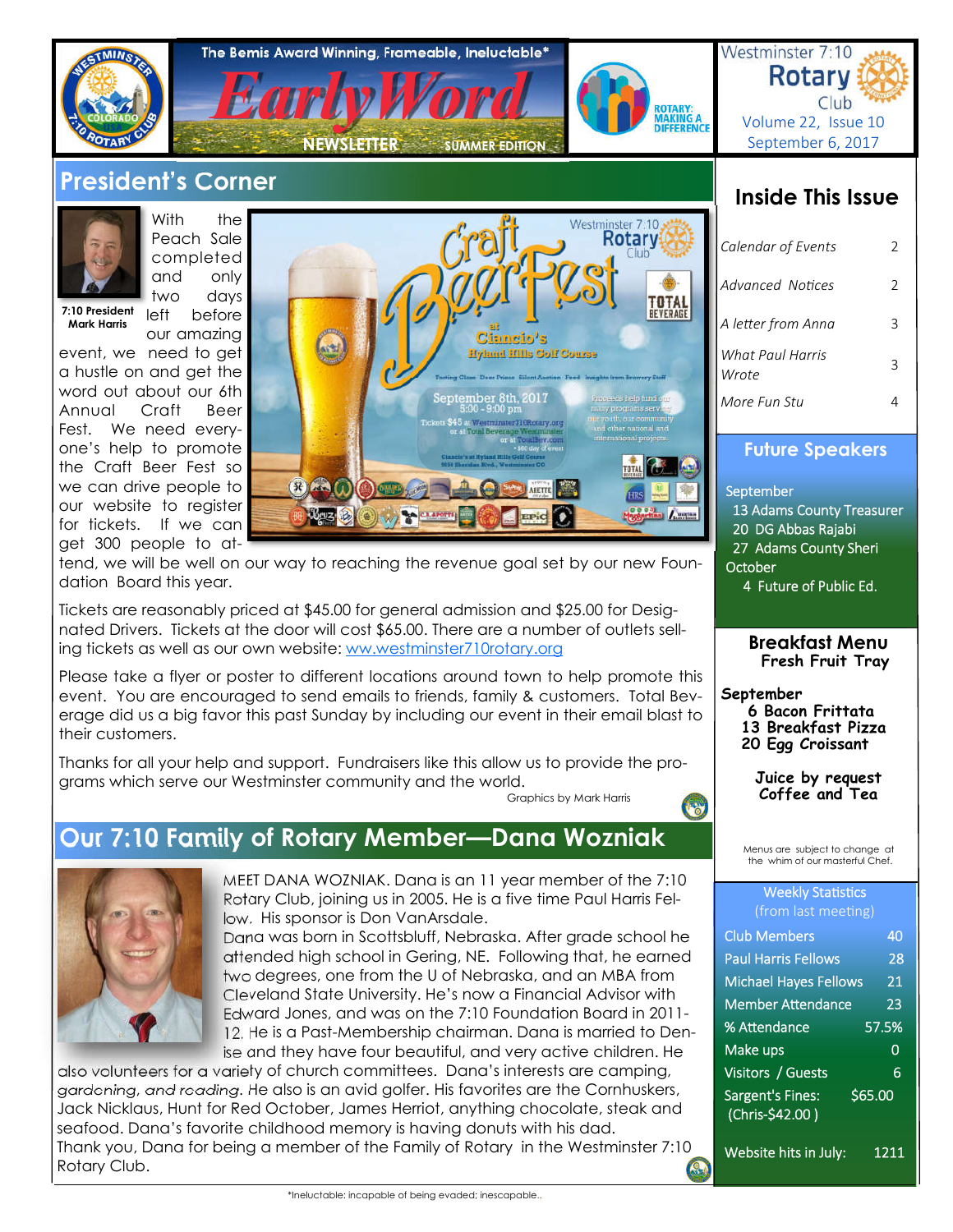The Westminster 7:10 Rotary Club *EarlyWord* Wednesday, September 6, 2017

**THIS WEEK'S PROGRAM…**



**7:10 Veterans Tell Their Story**<br>Presented by Roger Gudenkauf





# **...is Basic Education and Literacy Month**

| Sunday             | Monday                   | Tuesday                                                                                                                | Wednesday                 | Thursday                                                                                                                 | Friday       | Saturday                      |
|--------------------|--------------------------|------------------------------------------------------------------------------------------------------------------------|---------------------------|--------------------------------------------------------------------------------------------------------------------------|--------------|-------------------------------|
| <b>B=Birthdays</b> |                          |                                                                                                                        |                           |                                                                                                                          | $\mathbf{1}$ | $\overline{\mathbf{2}}$       |
| 3                  | 4                        | 5                                                                                                                      | <sup>6</sup> Club Meeting | $\overline{\mathbf{z}}$                                                                                                  | $v = 5/2$    | 9                             |
| 10                 | 11<br><b>Doug Hall</b>   | 12                                                                                                                     | 13 Club Meeting           | 14                                                                                                                       | 15           | 16                            |
| 17                 | 18                       | 19                                                                                                                     | 20 Club Meeting           | 21<br><b>Club Board Meeting</b><br><b>Legacy Ridge</b><br><b>Restaurant</b><br>10801 Legacy Ridge<br>Pkwy-7:00-8:30 a.m. | 22           | 23                            |
| 24                 | 25<br><b>Rick Fuller</b> | 26<br><b>Foundation Board</b><br><b>Meeting</b><br><b>Ciancio's at</b><br><b>Hyland Hills Golf</b><br>Club 7-8:30 a.m. | 27 Club Meeting           | 28                                                                                                                       | 29           | 30<br><b>Adrian Gutierrez</b> |

**Advanced Notices**

**September 8 — 6th Annual Craft Beer Fest. This year it will be held at Ciancio's Restaurant at the Hyland Hills Golf Course, 9650 Sheridan.**

**September 23—Club Training Workshop at Front Range Community College in Westminster.** *The workshop and breakfast are only \$25 per person.* **CLICK HERE for more information.**

## ARE YOU WEARING YOUR ROTARY PIN EVERY DAY?

**Random Thoughts** Denny's has a slogan, 'If it's your birthday, the meal is on us.' .....If you're in Denny's and it's your birthday... your life sucks!

**Submitted by John Irons,** 

*Be kinder than necessary, for everyone you meet is fighting some kind of battle.*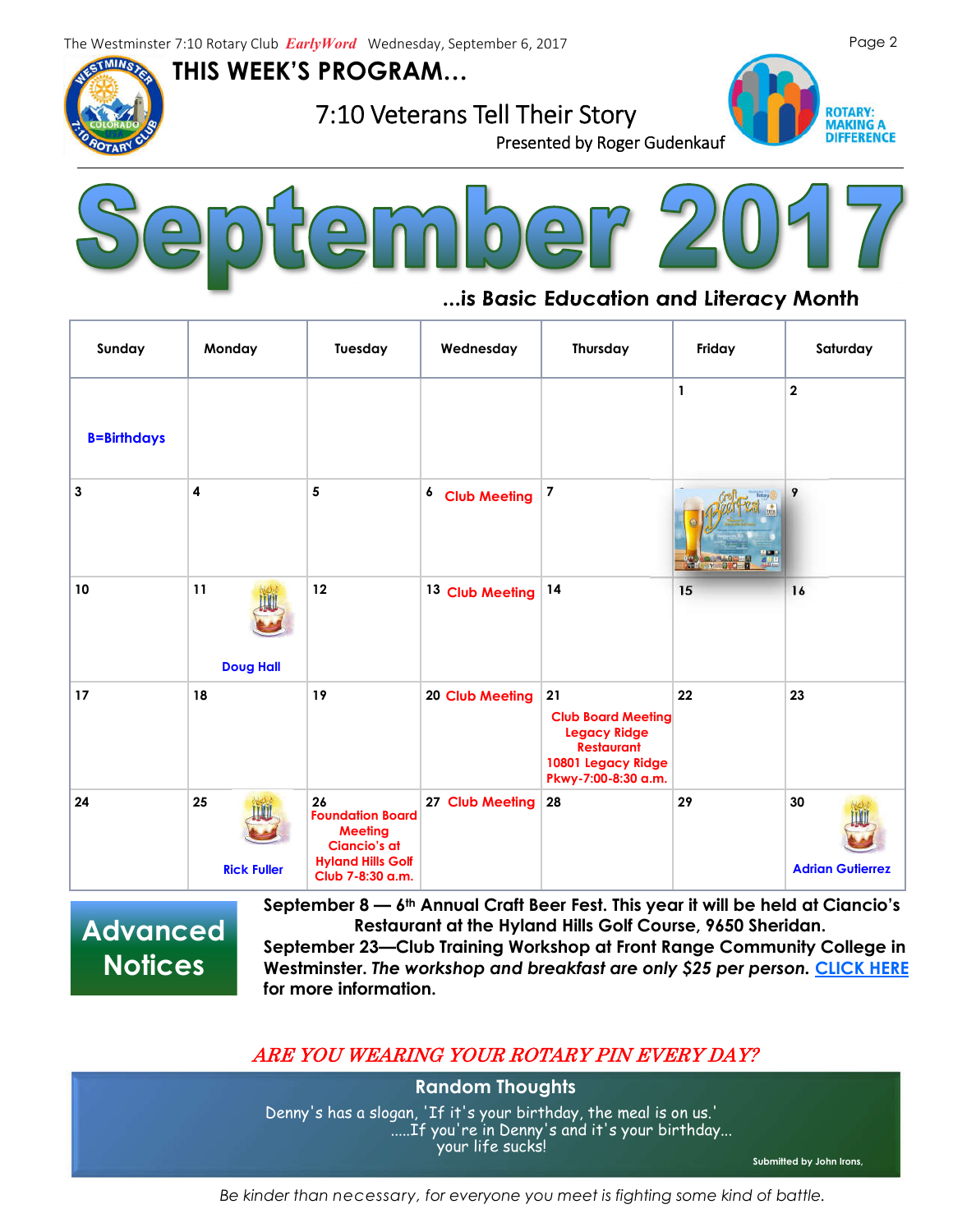# **A Guest Editorial by Past-President Barbara Stratton**



This heart-warming email came from Anna, a senior at Mountain Range High School:

*Hello,*

*I am Anna Brady, one of the students you sent to RYLA. I want to thank you for sponsoring my trip. I had an amazing time at RYLA, that would not have been possible without your help. It was a once in a lifetime experience and I am very grateful for the time I spent there. Thank you so much again!*

#### *Sincerely, Anna*

*The value* of RYLA and Young RYLA for our young campers, like Anna, goes far

beyond the \$450.00 we spend to send them to camp for a week. This year, we were able to help 17 students from 9 Westminster schools have that "once in a lifetime experience" that Anna describes, including our RYLA Plus student, Zoee, from Pomona. The value grows exponentially when you realize that our 17 kids were a fraction of the incredible Rocky Mountain RYLA program that served over 645 kids this summer!

Soon to be pro: makes our Youth Services program so meaningful; the commitment to sponsor RYLA, provide Scholarships to *The value* is also in the commitment of the members of Westminster 7:10 Club to do the hands-on work that Westminster seniors and support the several Interact Clubs we sponsor. It takes long hours and dedicated time to interview students and the reliability to stick with the organizational process that sustains these programs year after year.

*The value* is in our Westminster 7:10 members who have said "yes" when asked to help and who are stepping up to commit to our Youth Services Team. A big "thank you!" goes to **Blaine, Ryan, Eric, Mark W., John, Kevin, Cliff, Wayne, Kinoti, Roberta**, . . . . . and more . . . . . . . . . maybe you!

TO LOVE IS to devote oneself to serving or simply to serve. Love is worth nothing if we are not able to be useful to someone.

Indeed, for us Rotarians, **LOVE** and **SERVICE** are the two key words of our organization. The greatness of Rotary lies in the way it brings people closer and creates friendship among them. Rotary is both a factory that manufactures friendship and a service center which maintains and strengthens existing friendships and extends mutual understanding.

Our true role is to serve, and to promote ethical values. Without such values we are not worthy of respect, and the world is not a worthy place in which to spend one's life.

Michel O. Alexandre (Pediatrics). Director, Rotary International, 1968- 1970. Member of the Rotary Club of Rouen, France.

# **Why I'm A Rotarian What Paul Harris Wrote**



 "ROTARY INTERNATIONAL HAS been extremely fortunate in its selection of presidents. It would be impossible for the writer to over-express his appreciation to the movement; it would be impossible for him to over-estimate their loyalty, their devotion, the sacrificial spirit which they have so fre-

quently made manifest.

 He wishes that it might be permitted for him to write the stories of the various administrations, but to do so would be to write the history of the movement and would require several volumes.

The writer has no doubt that it will be accomplished in the course of time."

Paul P. Harris, "This Rotarian Age" 1935



| The Rotary Foundation Giving Program 2016-17<br>As of 6/30/2017 |                          |                            |                    |                  |                       |                      |                          |                                                      |
|-----------------------------------------------------------------|--------------------------|----------------------------|--------------------|------------------|-----------------------|----------------------|--------------------------|------------------------------------------------------|
| <b>Club</b><br>Name                                             | No. of<br><b>Members</b> | Annual<br><b>Fund Goal</b> | Goal %<br>Achieved | AF Per<br>Member | Annual<br>Fund Givina | Polio Fund<br>Giving | Endowment<br><b>Fund</b> | <b>Total: The Rotary</b><br><b>Foundation Giving</b> |
| Westminster 7:10 43                                             |                          | \$2.750                    | <b>234%</b>        | \$149.70         | \$6.437.00            | \$760.00             | \$0.00                   | \$7,197.00                                           |



#### *The Difference between Stumbling Blocks and Stepping Stones Is the Way You Use Them.*